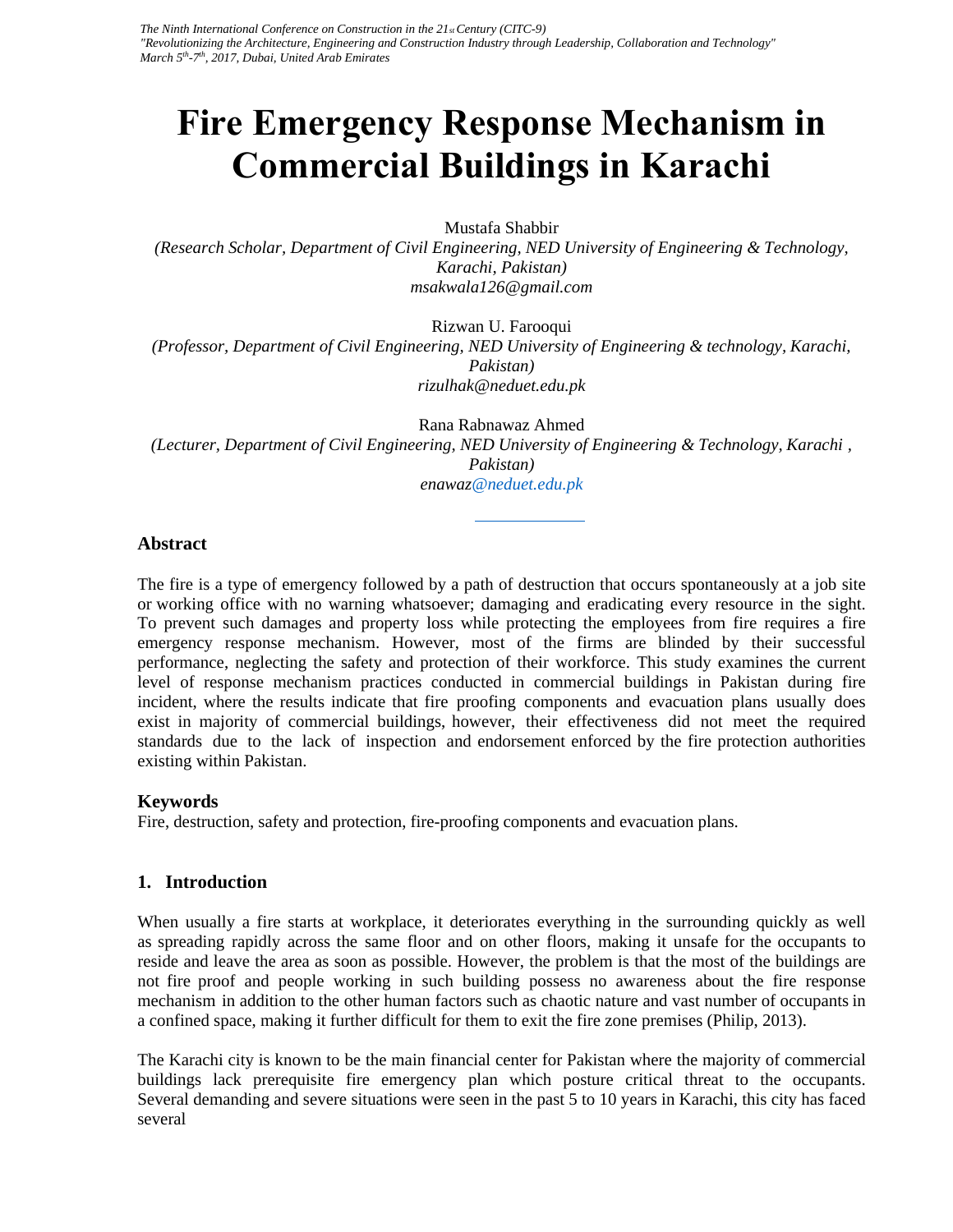incidents like on 27th March 2011, dozens of shops in the historical Empress Market, Saddar, Karachi, were destroyed in the fire which had broken out. 25 percent of the market had been affected; however, the loss might have been minimized, if building was equipped with any fire safety systems.

Similarly, as shown in figure 1, garment factory fire in Baldia town, Karachi in 2012, reported about more than 260 people to have died because of the limited emergency exit means.



**Figure 1: Fire accident at garment factory in Baldia town, Karachi (2012)**

The limited emergency exit means in the factory includes only one accessible mean of exit while all the other doors were locked. This calamity escalated due to the lack of fire drills which are required to be maintained annually.

In addition, a 22 year old jobless man kept on dangling at a window for about 10-15 minutes on November 28, 2012 because of fire smoke occurred in his house. Thus, deficiency of knowledge about the escaping routes and how to respond in that situation forced him to jump off the eighth floor in hope to breathe fresh air, succumbing to his injuries.

The Karachi city have approximately 43-45 fire engines/ tenders along with 23 fire stations spread throughout the city including the fire emergency response center located near Hawks bay. But, it requires them few minutes to reach the point of incident, so unless our commercial buildings such as shopping malls and plaza are not equipped with suitable fire protection system and provisions, the fire fighters are unable to provide extensive service to the fire victims.

# **2. Modes of Operation**

A pre-requisite fire safety plan prepared by fire safety management involves two modes of operations, normal mode and emergency mode of operation.

# **2.1 Normal Mode of Operation**

A normal mode of operation focuses on three components: maintenance plan, staff training plan and fire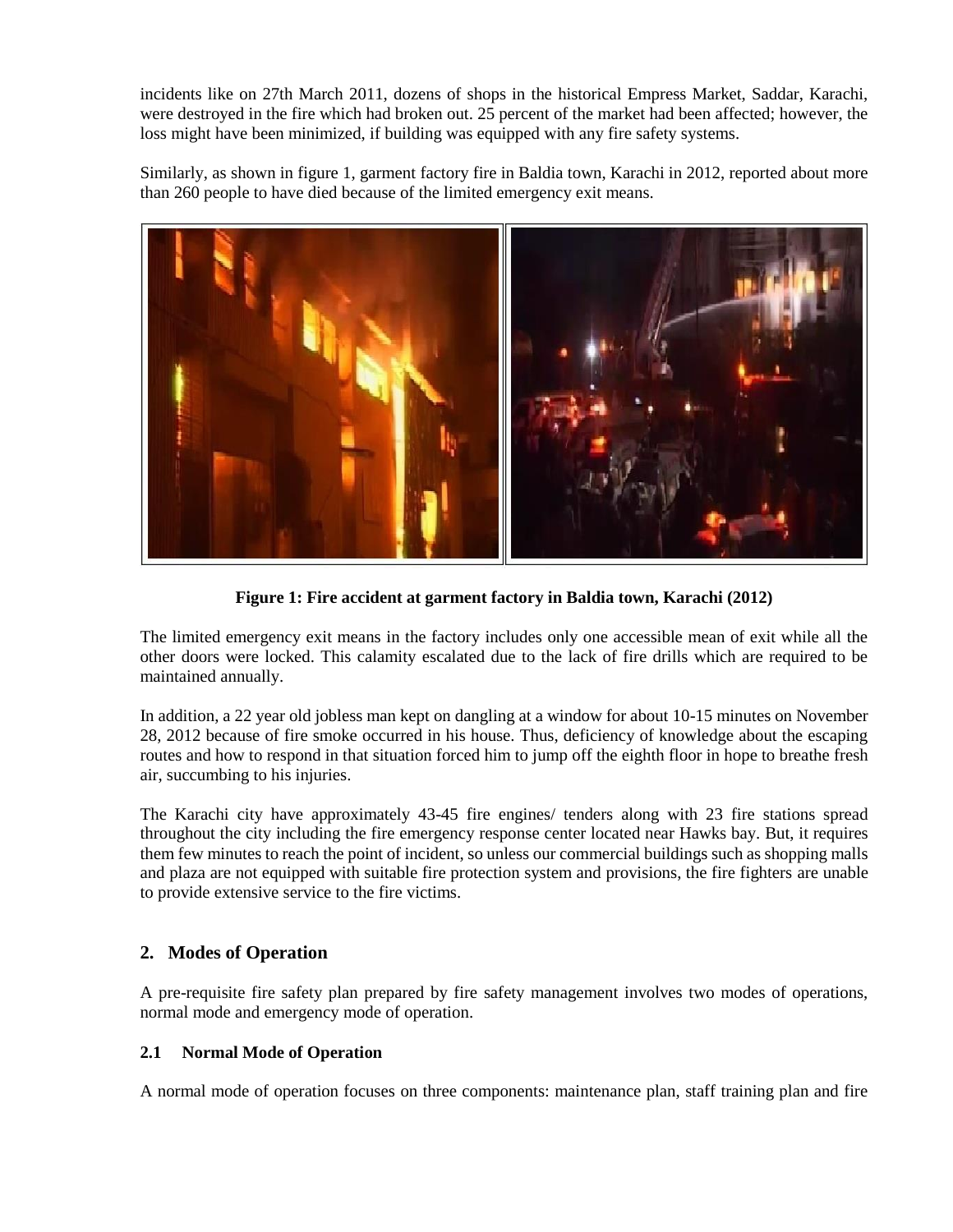prevention plan (Wahyu et al., 2014; Yueh et al., 2012; Tseng, 2011). A maintenance plan includes the annual evaluation and repairing of fire hydrants such as extinguishers, sprinklers, fire detectors and alarms (active system) while also repairing any damages in the escape route and fire doors (passive system). Whereas, the staff training plan includes the selection of a fire warden responsible for supervising the staff members, description of appointed staff duties, usage of fire hydrants and guiding occupants to safety (Yueh, 2012; Tseng, 2011). Similarly, the fire prevention plan includes identification, maintenance and restricting the usage of combustible items such as electrical appliances and waste matter (Wahyu et al., 2014; Xiuyu, 2012).

## **2.2 Emergency Mode of Operation**

The emergency mode of operation includes the fire action plan which involves reporting of fire brigade, slowing the progress of fire spreading until fire ambulance arrives and assisting them in putting out the fire (Xiuyu, 2012).

# **3. Types of Fire Fighting Equipment**

According to American standards, National Fire Protection Association (NFPA) has classified the fire fueling sources into following categories or classes according to which the fire-fighting equipment are categorized:

| <b>Fire Classes</b> | <b>Fire Fueling Sources</b>  |
|---------------------|------------------------------|
| Class A             | <b>Ordinary Combustibles</b> |
| Class B             | Flammable liquids and gases  |
| Class C             | Electrical equipment         |
| Class D             | Combustible metals           |
| Class K             | Cooking oil or fats          |

#### **Table 1: Fire fueling sources categorized in various classes.**

The few types of firefighting equipment used for suppressing the fire fueling sources are:

#### **3.1 Fire Extinguishers**

Fire extinguishers are usually used for putting out small scale fires for a brief moment at the beginning of a fire. The table 2 identifies different types of extinguishers each suitable for certain type of classes.

| Table 2: Different types of fire extinguishers and their associated fire classes and purposes |  |  |
|-----------------------------------------------------------------------------------------------|--|--|
|                                                                                               |  |  |

| <b>Types of</b>                  | <b>Types of</b>     |                                       |
|----------------------------------|---------------------|---------------------------------------|
| <b>Fire Extinguishers</b>        | <b>Fire Classes</b> | <b>Purposes</b>                       |
| Multi-Purpose Dry Chemical       |                     | Schools, Universities,                |
| Powder,                          | Class $A, B \& C$   | laboratories, hospitals, offices etc. |
|                                  |                     | Electrical appliances and             |
| Carbon Dioxide $(CO2)$           | Class B & C         | computers                             |
|                                  |                     | Telecommunication areas and           |
| Halotron (I)                     | Class A, B, C & E   | textile mills                         |
|                                  |                     | Industries, petrol pumps, garages     |
| <b>Aqueous Film Forming Foam</b> | Class $A \& B$      | and workshops                         |
|                                  |                     | Warehouses, textile mills, schools,   |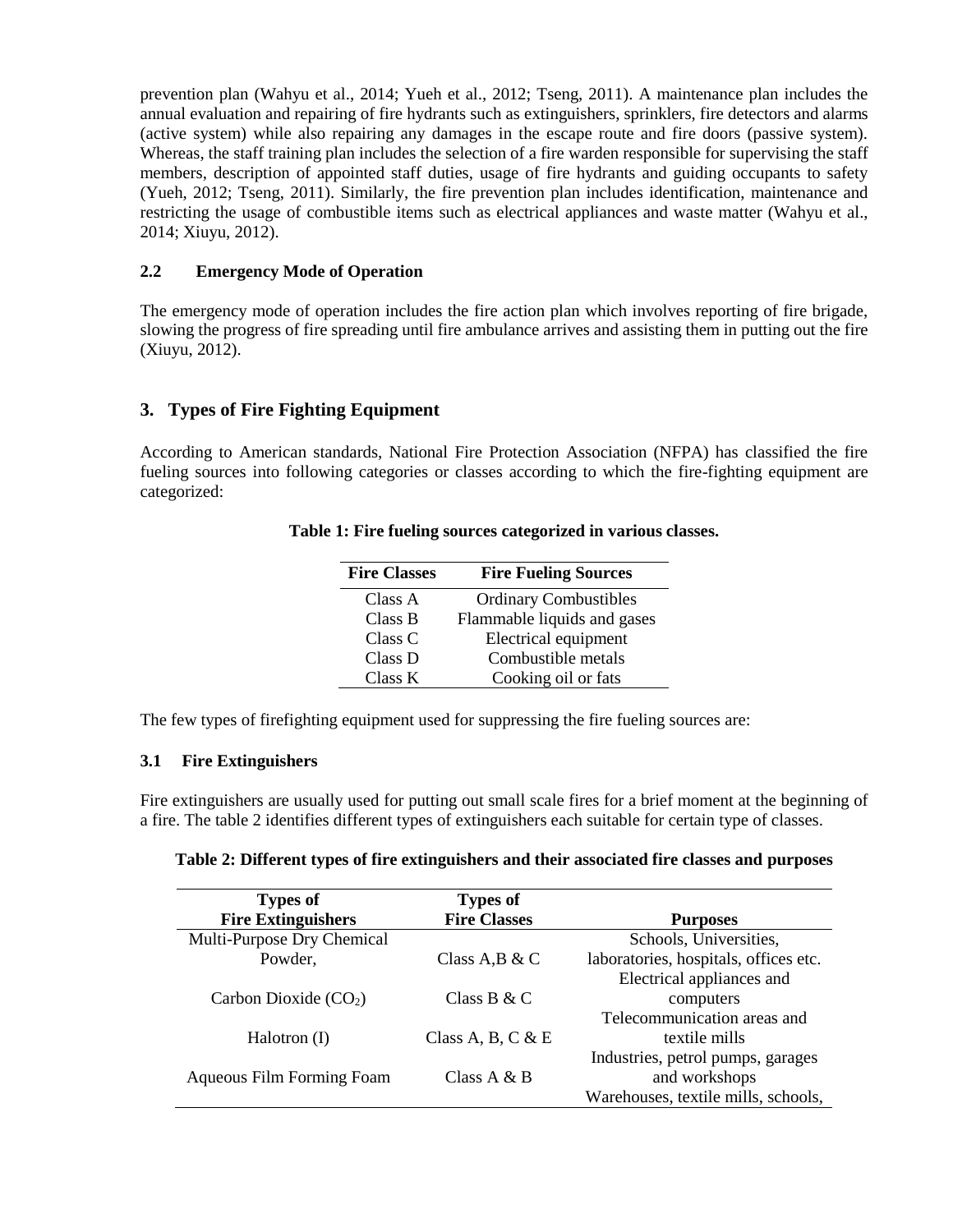| W ater | Class A only | offices and stockrooms |
|--------|--------------|------------------------|
|        |              |                        |

In Karachi, 73% of the respondents have knowledge concerning extinguishers. However, their knowledge is limited to a certain extent where only 26% respondents were familiar with water type and 20% were familiar with  $CO<sub>2</sub>$  type extinguishers while 20% were aware of foam type extinguishers. The rest had no awareness regarding the other types of fire extinguishers. They also had no handling experience or training given in case of any fire emergency, which can be extremely severe when faced with such any incident (Xia et al., 2013).

# **3.2 Fire Hydrants**

Fire hydrants are used to extinguish fires by releasing pressurized water, constructed on pavements at a certain distance from curb and installed at every 500 ft. (Liu, 2010). A gate valve is present on water supply pipeline where the outlet size varies ranging from  $2 \frac{1}{2}$  to  $4 \frac{1}{2}$  inches in diameter (Nan et al., 2014). These hydrants requires an extensive amount of water connected to the main water pipeline, but since due to scarcity in most parts of Pakistan, the plan of installing fire hydrants was never approved for the urban development in Pakistan.

# **3.3 Fire Sprinkler System**

It is a small diameter water distribution pipe system attached to multiple sprinklers installed at particular distances to cover a certain circular area which activates upon detection of items emitting heat exceeding its temperature beyond predetermined limit (Kelvin, 2014). Most of the recent commercial buildings in Karachi are equipped with different types of fire sprinkler system as shown in table 3.

| <b>Types of Fire Sprinkler</b> | <b>Type of</b>                    | <b>Usage</b>          |
|--------------------------------|-----------------------------------|-----------------------|
| <b>System</b>                  | <b>Activation</b>                 | areas                 |
|                                | Automatic water discharging upon  |                       |
| Wet Pipe System                | heat detection                    | Hot areas             |
|                                | Manually manipulating air to      |                       |
| Dry Pipe System                | forcibly discharge water          | Mountainous regions   |
|                                | Manually opening piping system to | Water scarce areas at |
| Deluge System                  | allow flow of water in bulk       | low altitude          |
|                                | Compressed gas or high pressure   | Water scarce areas at |
| Water mist system              | pumps are used                    | high altitudes        |

#### **Table 3: Different types of fire sprinkler system, their activation procedures and usage areas**

Due to the lack of knowledge regarding the different types of system, occupants are unable to manually operate or utilize those fire sprinkler systems (Kelvin, 2014; Yulong, 2012).

# **4. Survey Analysis**

This study shows variant opinions taken into considerations from the discussions made with the respondents in regards to fire safety in commercial buildings.

# **4.1 Objective and Scope**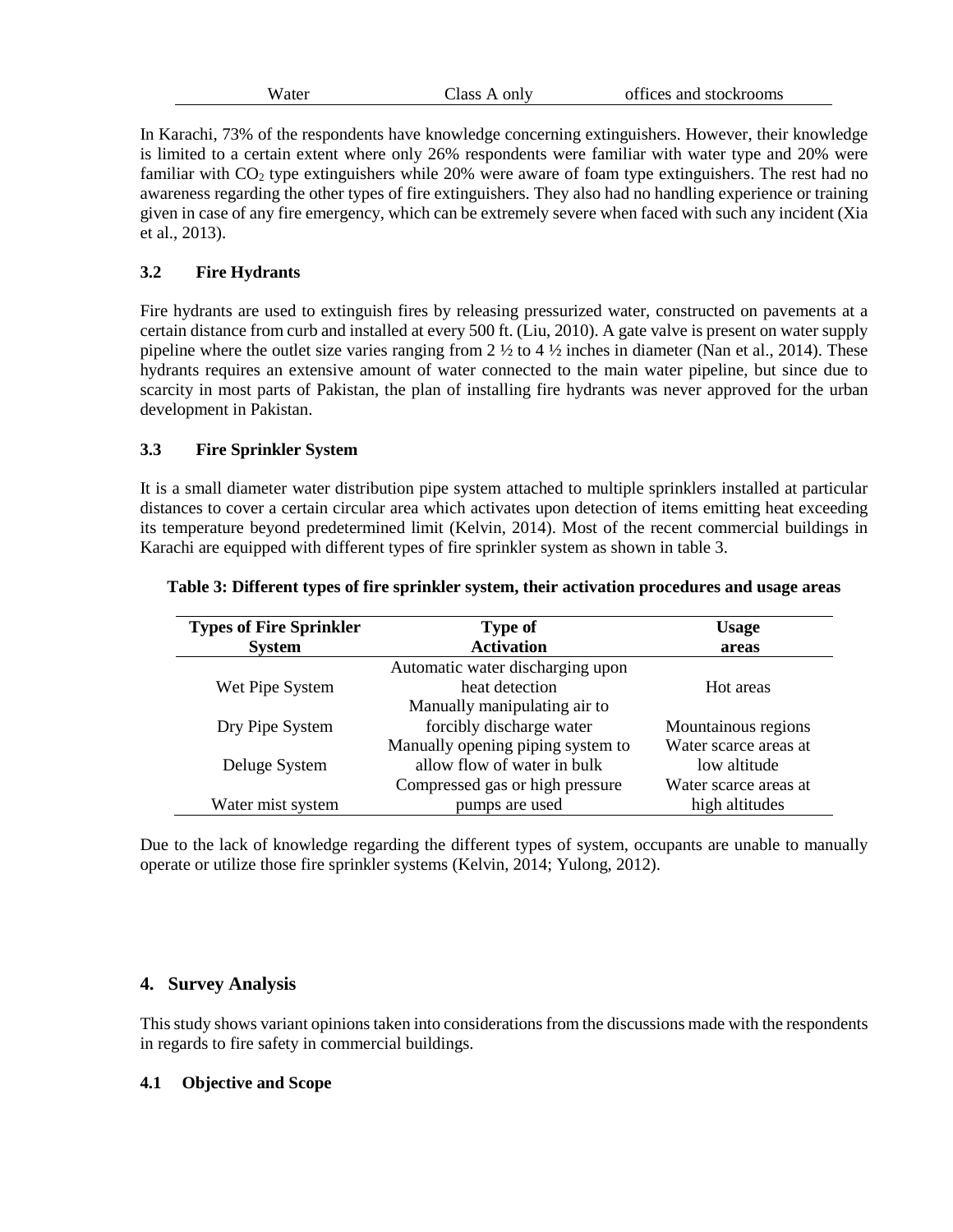This study evaluates the current state of fire emergency response mechanism and fire safety provisions being deviated from the standard fire safety measures in the fully-functional high-rise commercial buildings in regards to reducing the possibility of any future casualties that may occur due to fire accidents.

## **4.2 Target Audience**

The target audience for the survey was focused on fire warden or incharge or concerned personnel in all types of commercial buildings which include multiple shopping malls and plazas, various hospitals, educational institutes and especially the work-offices located on the main arterial road such as Shahrah-e-Faisal.

#### **4.3 Outcome**

In Karachi, the respondents were queried about their current knowledge regarding fire-fighting equipment where out of 86% respondents, who responded positively, 73% had knowledge about extinguishers placed on the edges and corners of walls, 14% were aware of sprinklers been installed on ceilings to be automatically activated upon any heat emittance and only 8% were familiar with hose pipes which according to them are framed in the glass box, never been used in the fire drills as an ancient artifact. Thus, 73% respondents that have knowledge concerning extinguishers is limited to a certain extent where only 26% respondents were familiar with water type extinguishers used in various educational institutes such as schools and universities as well as in textile mills and their warehouses. Similarly, 20% respondents were familiar with CO2 type extinguishers being used in computer laboratories while 20% were aware of foam type extinguishers found at all petrol pumps. The rest had no awareness regarding the other types of fire extinguishers.

More than 60% buildings in Karachi are older than 30 years and 17% commercial buildings are recently built in past 5-10 years. Yet, 73% of the buildings whether they are old or new are equipped with a fire alarm system and fire exit gate where 63% of the occupants are aware of leaving the fire zone premises on the buzz of the alarm while 13% occupants feel an obligation to call the fire department at a risk of their own life before leaving the fire accumulated area.

About 66% of the respondents in Karachi are aware that their workplace or organization is equipped with necessary fire evacuation response plan. Yet, only 68% believe that the fire-fighting equipment is poorly maintained and ethically not suitable to be functional. Subsequently, the 93% of the workers or occupants, who responded, have no experience in handling the fire extinguishing equipment, showing the lack of training provided its occupants as pledged by the organizations to the fire regulatory authorities for upholding the fire drills with great integrity and honesty.

This lack of training moves us to another issue where 60% of the organizations conduct fire drills annually focused only on evacuating the building and no skill learning on using the fire-fighting equipment which is far from being frequent for a new employee who recently joined the organization. That is why, 54% of the employees, specifically the middle aged or older people, believe that organizations conduct fire drills only because they are enforced by the fire protection agencies due to the codes and regulations. Thus, they find these fire drills to be exhausting with zero learning focused primarily on satisfying the regulatory bodies for approving their organization's fire safety plans and funds, whereas the young generations are enthusiastic and anxious to learn and obey such adventurous fire drills once in a while, only to be disappointed and agree on the opinions of their seniors in the end.

An approximate of 33% of the organizations in the Karachi reviews the fire emergency plans every 6 months while 13% of the organizations review them in 1-year. The rest have either neglected these responsibilities or does not have a certain protocol to follow and revise, giving a probability that 40% of the buildings have no codes of practice while 22% of these buildings follow codes of NFPA and 13% of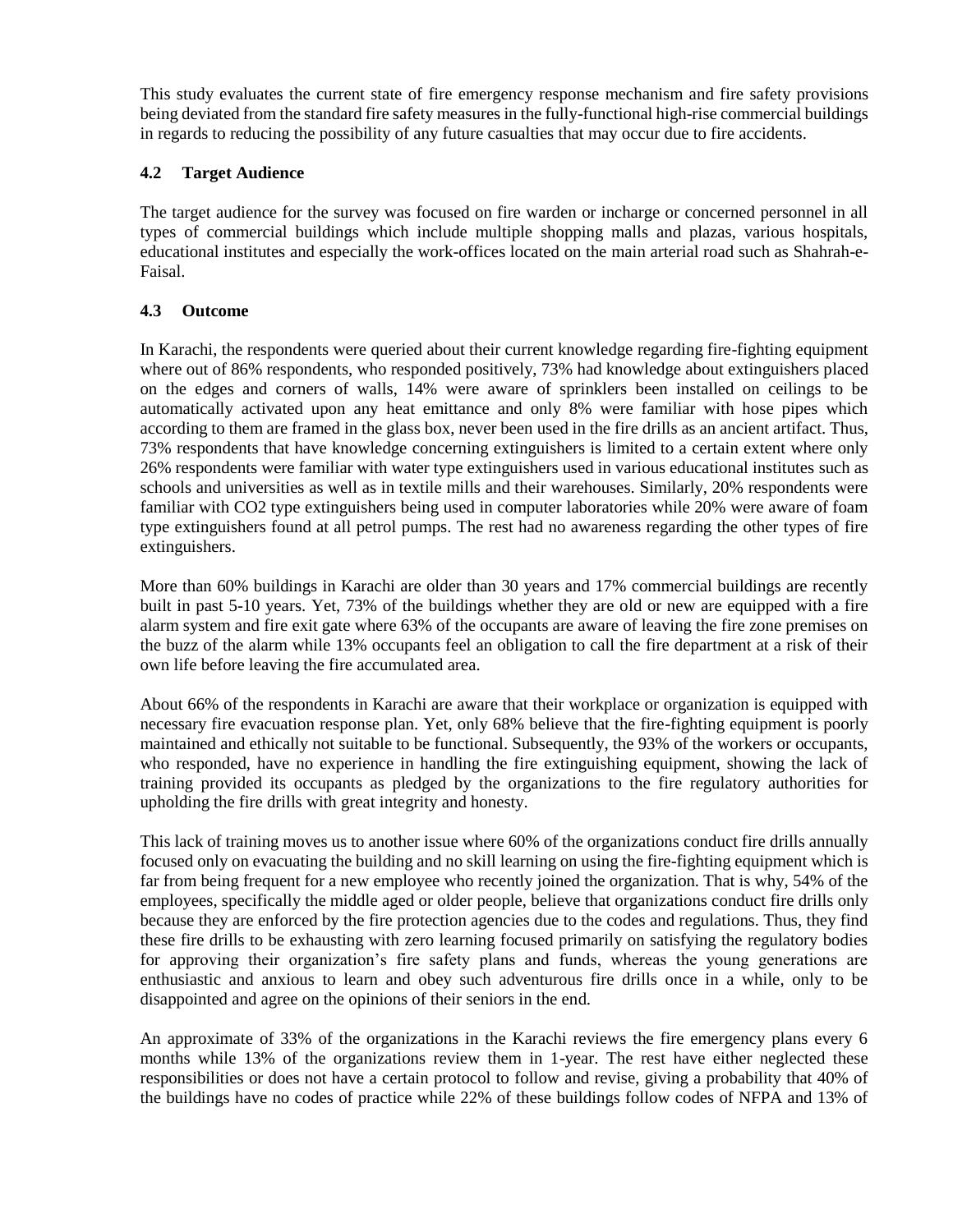them follow OSHA codes, where 83% of the respondents believe the fact that city fire safety plans are focused on evacuating all occupants immediately from the entire building.

There is also an alternate method of enforcing the fire protection by selecting a fire warden or manager designated to maintain and enforce the fire safety plans and drills on the occupants, which includes hospitals and malls on a prior list where 43% of the targeted organizations have fire wardens or managers appointed to their commercial buildings.

# **5. Conclusions and Recommendations**

The conclusions and recommendations pertaining to this study have been defined explicitly below:

#### **5.1 Conclusions**

The study covered current status of safety and training conducted regarding the fire emergency response mechanism in commercial buildings of Karachi, along with concepts among the occupants about emergency in case of fire and whether the installed fire protection systems are being effectively delivered or not. Few of the conclusions have been stated below as:

Fire emergency plan is present in the majority of buildings of Karachi to a certain extent. However, the real problem lies in observing and maintaining the specific fire building codes at organizational level, whereas the state or enforcing authorities does not seem vigilant enough to monitor these regulations through strict inspection of the building.

Almost organizations consider their fire safety mechanism as an efficient one, including the health policy statements issued to most of the employees, yet majority of people have zero motivation in attending fire drills conducted on yearly basis.

The effectiveness of the fire safety plans is not up to standards and with no action taken at the time of incident may lead to increment in the severity of the damage such as possible financial collapse and multiple casualties. There is absence of maintained and updated fire proof components in the building.

# **5.2 Recommendations**

Based on the corollary of this study, it is suggested that in Karachi, counteractive approach is needed, and following remedies should be undertaken:

- National Fire Department is required to explicate a strategic staffing plan that may focus on inspecting the current and new commercial buildings in Karachi at a regular basis.
- Require automatic sprinkler in new buildings and NFPA should enforce upon installing fire-fighting equipment in existing buildings.
- Require preparation of fire codes at state level which should be enforced by NFPA and other fire regulatory bodies to all commercial buildings.
- Application of fire proofing materials and structures is required in new buildings.
- A fire safety warden or manager must be appointed for each building holding responsibility for taking actions in the cases of two modes of operation whether it is normal or emergency.

# **6. References**

Kelvin, W. and Dayong, X. (2014). *Fire Safety Management Strategy of Complex Developments*. Procedia Engineering, Vol. 71, pp. 410 - 420.